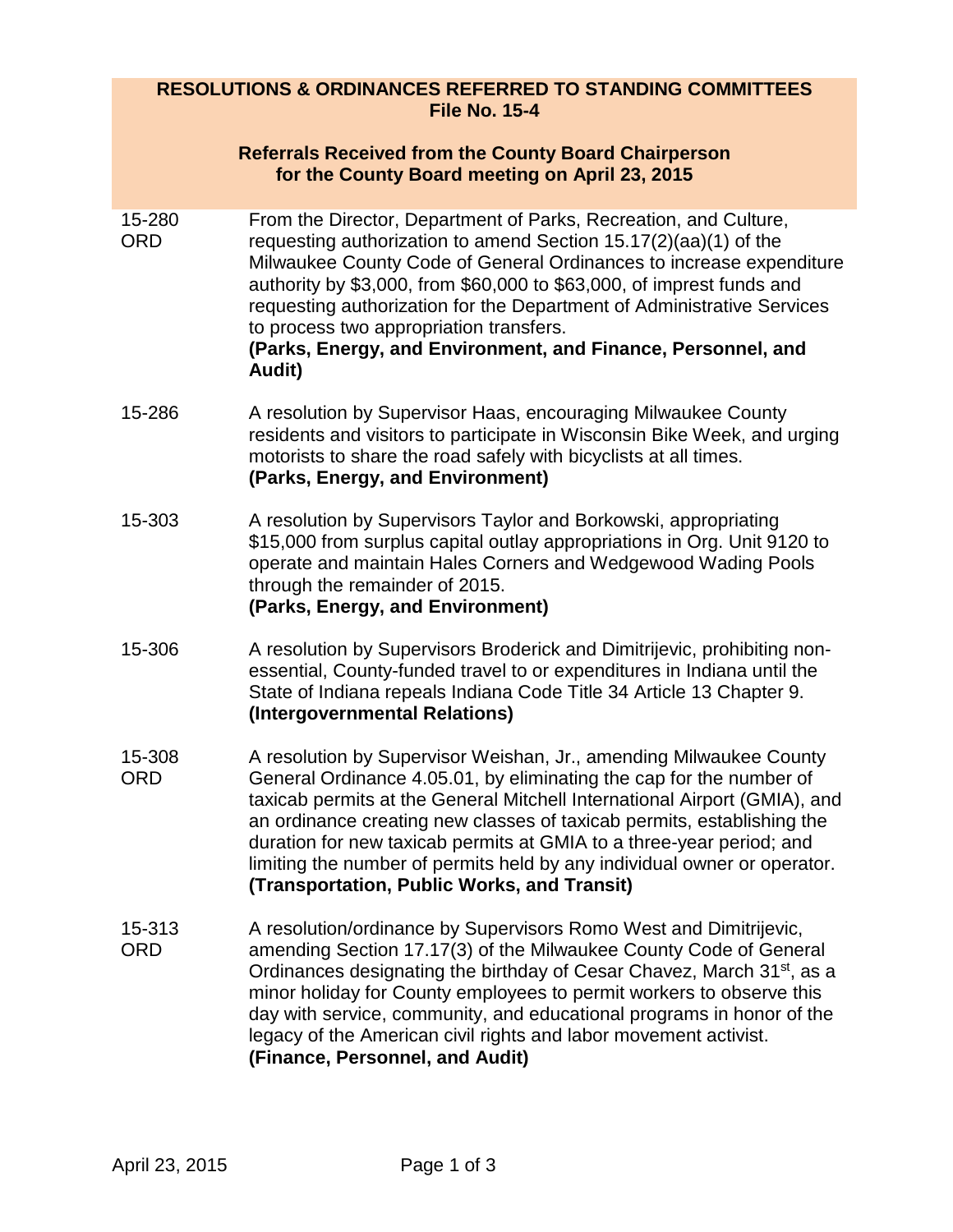# **RESOLUTIONS & ORDINANCES**

### **For Referral BY the County Board to Standing Committees on April 23, 2015**

15-276 ORD From the Director of Operations, Department of Administrative Services (DAS), requesting authorization to amend Section 15.17 of the Milwaukee County Code of General Ordinances related to consolidation and reduction of DAS imprest funds. **(Finance, Personnel, and Audit)**